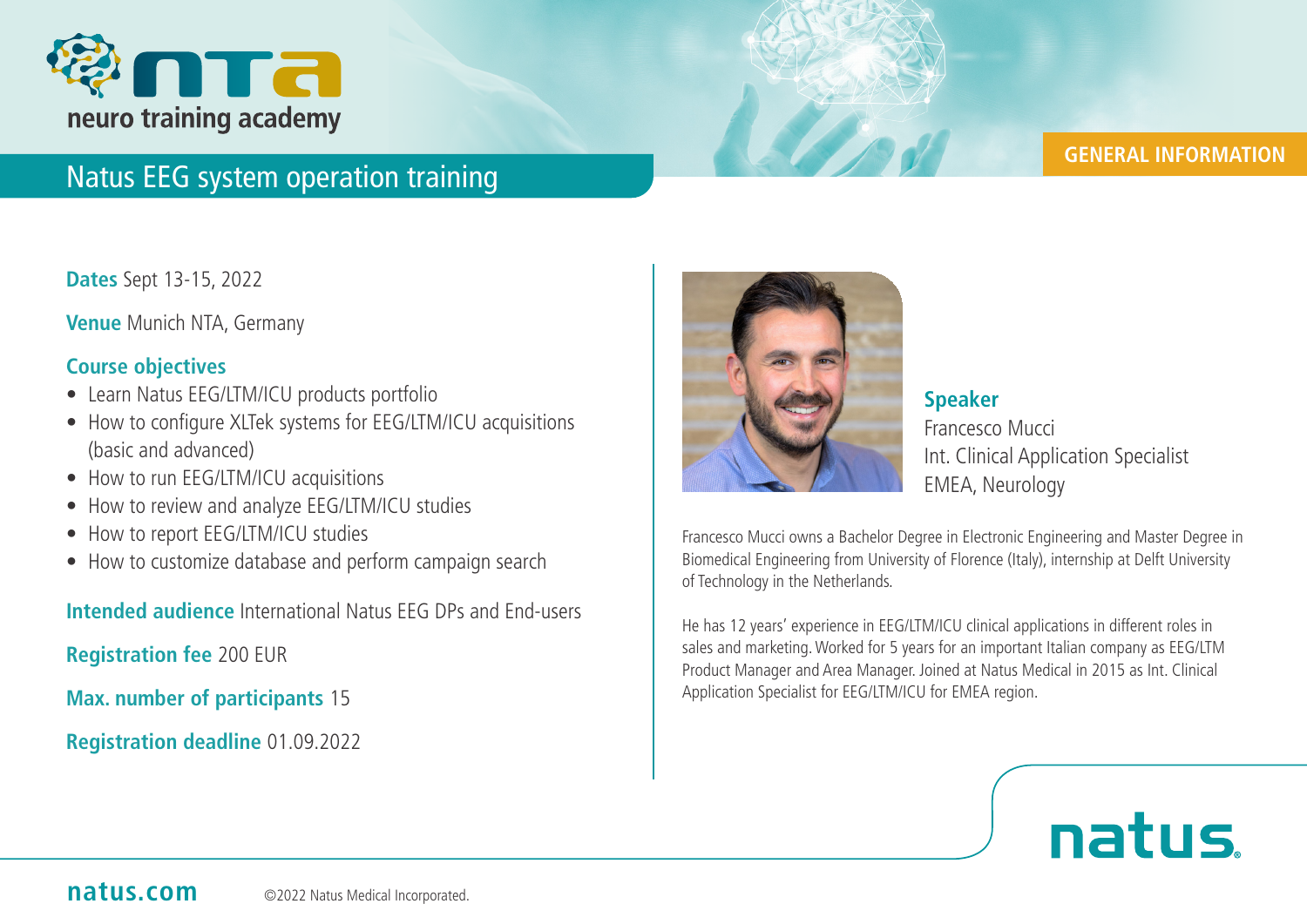

# Natus EEG system operation training

**AGENDA**

**De de de la Cardina de la Cardina de la Cardina de la Cardina de la Cardina de la Cardina de la Ca** 

| Day 1           | Sept 13, 2022                                                                                                                                                              | Day 2           | Sept 14, 2022                                                                                                                                    |
|-----------------|----------------------------------------------------------------------------------------------------------------------------------------------------------------------------|-----------------|--------------------------------------------------------------------------------------------------------------------------------------------------|
| $09:00 - 10:00$ | <b>Natus EEG Products Portfolio Overview</b><br>v-series amps, EEG32U, TrexHD, Natus Brain Monitor,<br>EMU40EX, Quantum, PCs, Cameras, Carts                               | $09:00 - 10:30$ | <b>Natus Database</b><br>Study Information Box, Custom Fields, Search Filters, Report,<br>Archive, Export/Import                                 |
| $10:00 - 11:00$ | <b>NeuroWorks - Basic Settings</b><br>Montage Editor, Channel Labels, Acquisition Profile, Protocols                                                                       | $10:30 - 11:00$ | <b>NeuroWorks - Advanced Settings</b><br>Analysis Profile, Online/Offline Analysis                                                               |
| $11:00 - 11:15$ | <b>Break</b>                                                                                                                                                               | $11:00 - 11:15$ | <b>Break</b>                                                                                                                                     |
| $11:15 - 12:15$ | <b>NeuroWorks - Acquisition</b><br>Workflow Toolbar, Montages, Notes, Camera Control, Photic<br>Stimulation, Protocols, Study Information Box, Workspaces,<br>Split Screen | $11:15 - 12:15$ | NeuroWorks-ICU<br>Trend Summary Toolbar (Acquisition & Review), Trend Profile,<br>Hands-Up Display Toolbar, Physiological Monitoring Integration |
| $12:15 - 13:00$ | Lunch                                                                                                                                                                      | $12:15 - 13:00$ | Lunch                                                                                                                                            |
| $13:00 - 15:00$ | <b>NeuroWorks - Acquisition (Hands-on)</b>                                                                                                                                 | $13:00 - 14:30$ | <b>NeuroWorks - LTM</b><br>Channel Labels, LTM Study, Cortical stimulation, Slideshow                                                            |
| $15:00 - 16:00$ | <b>NeuroWorks - Review</b>                                                                                                                                                 | $14:30 - 15:30$ | <b>Hands-on</b>                                                                                                                                  |
|                 | Review Toolbar, Montages, Notes, Clip & Prune, Snapshots,<br>Frequency Measurement tools, Bookmarks, Study Information Box,<br>Workspace                                   | $15:30 - 15:45$ | <b>Break</b>                                                                                                                                     |
| $16:00 - 16:15$ | <b>Break</b>                                                                                                                                                               | $15:45 - 17:15$ | <b>Hands-on</b>                                                                                                                                  |
|                 |                                                                                                                                                                            | $17:15 - 17:45$ | <b>Final Test</b>                                                                                                                                |
| $16:15 - 18:00$ | <b>NeuroWorks - Review (Hands-on)</b>                                                                                                                                      | $17:45 - 18:00$ | natus.<br>Q&A                                                                                                                                    |

## **natus.com** © 2022 Natus Medical Incorporated.